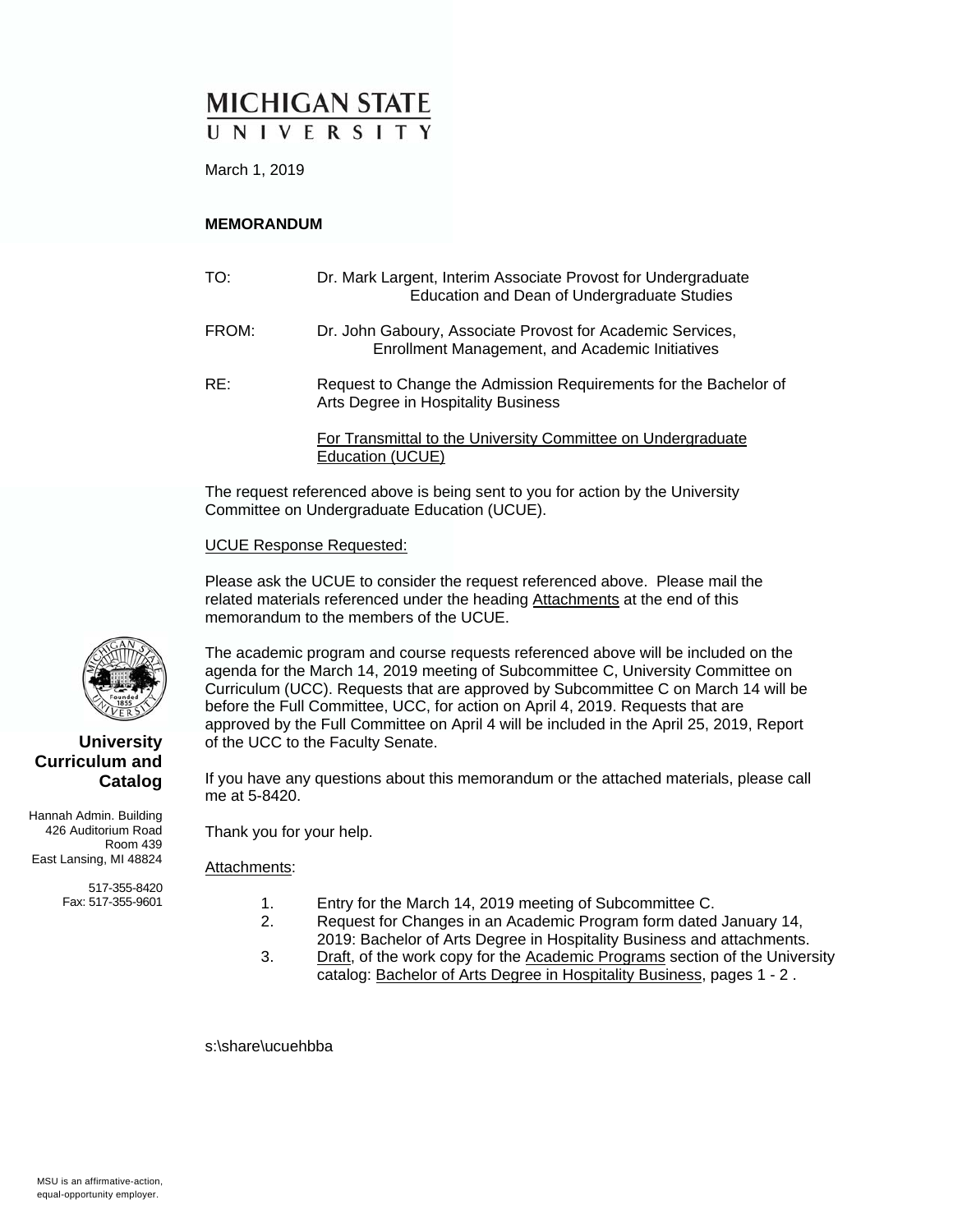#### **ELI BROAD COLLEGE OF BUSINESS**

- 1. Request to change the requirements of the **Bachelor of Arts** degree in **Hospitality Business** in The School of Hospitality Business. The University Committee on Undergraduate Education (UCUE) will consider this request.
	- a. Under the heading **Admission** replace item 2. a. with the following:

Computer Science and Engineering 102.

- b. Under the heading **Requirements for the Bachelor of Arts Degree Hospitality Business** make the following changes:
	- (1) In item 2. a. (1) delete the following course:

| CSE | 101 | <b>Computing Concepts and Competencies</b> |  |
|-----|-----|--------------------------------------------|--|
| .   |     |                                            |  |

Add the following course:

- CSE 102 Algorithmic Thinking and Programming 3
- (2) Replace the note following item 2. a. with the following:

Students who place into Statistics 200 or 201 with a designated score on the Michigan State University mathematics services placement exam and successfully complete Statistics 200 or 201 will not be required to complete Mathematics 103.

Effective Fall 2019.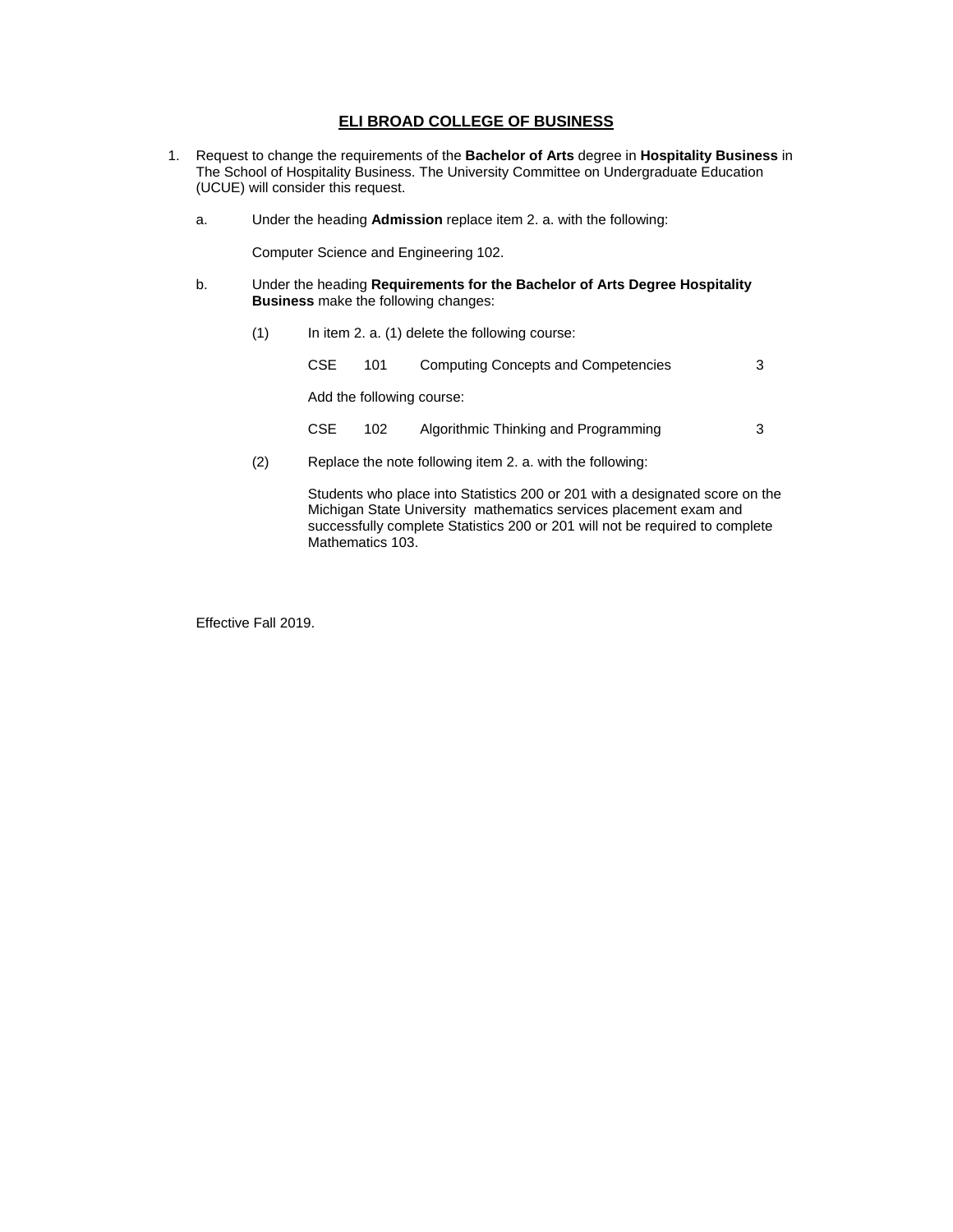# $\omega$ Michigan State University Office of the Registrar

| <b>Program Name: Hospitality Business</b><br>Sequence Number: 10<br>Degree: BA | Program Request ID: 3860                                                                                                                                                                                                                                               |  |  |  |  |
|--------------------------------------------------------------------------------|------------------------------------------------------------------------------------------------------------------------------------------------------------------------------------------------------------------------------------------------------------------------|--|--|--|--|
| Effective Dates: Fall 2019 - Open<br><b>Status: Interim</b>                    | Initial Action: Change                                                                                                                                                                                                                                                 |  |  |  |  |
|                                                                                | Requested Date: 1/11/2019 8:39:32 PM                                                                                                                                                                                                                                   |  |  |  |  |
| 1. Department/School/College:                                                  |                                                                                                                                                                                                                                                                        |  |  |  |  |
| 08414  School of Hospitality Business                                          |                                                                                                                                                                                                                                                                        |  |  |  |  |
| 2. Name of Program:                                                            |                                                                                                                                                                                                                                                                        |  |  |  |  |
| <b>Hospitality Business</b>                                                    |                                                                                                                                                                                                                                                                        |  |  |  |  |
| 3. Name of Degree:                                                             |                                                                                                                                                                                                                                                                        |  |  |  |  |
| <b>BA</b>                                                                      |                                                                                                                                                                                                                                                                        |  |  |  |  |
| 4. Type of Program:                                                            |                                                                                                                                                                                                                                                                        |  |  |  |  |
| Major                                                                          |                                                                                                                                                                                                                                                                        |  |  |  |  |
| 5. Effective Start Semester:                                                   |                                                                                                                                                                                                                                                                        |  |  |  |  |
| Prev: Summer 2019<br><b>New: Fall 2019</b>                                     |                                                                                                                                                                                                                                                                        |  |  |  |  |
| 6. Target student audience for the program:                                    |                                                                                                                                                                                                                                                                        |  |  |  |  |
| Undergraduate students interested in the hospitality industry                  |                                                                                                                                                                                                                                                                        |  |  |  |  |
| 7. Enrollment:                                                                 |                                                                                                                                                                                                                                                                        |  |  |  |  |
| What is the expected enrollment per year: 600                                  |                                                                                                                                                                                                                                                                        |  |  |  |  |
| What is the minimum enrollment acceptable: 400                                 |                                                                                                                                                                                                                                                                        |  |  |  |  |
| 8. Source of budget for the program:                                           |                                                                                                                                                                                                                                                                        |  |  |  |  |
| program request will not be forwarded to Faculty Senate.                       | To align academic planning and curricular change, ALL requests for NEW funds must be<br>included in the College's annual planning letter. Provost approval of new funds and the<br>effective date for the new program must align. If funding is not approved, then the |  |  |  |  |
| Internal reallocation                                                          |                                                                                                                                                                                                                                                                        |  |  |  |  |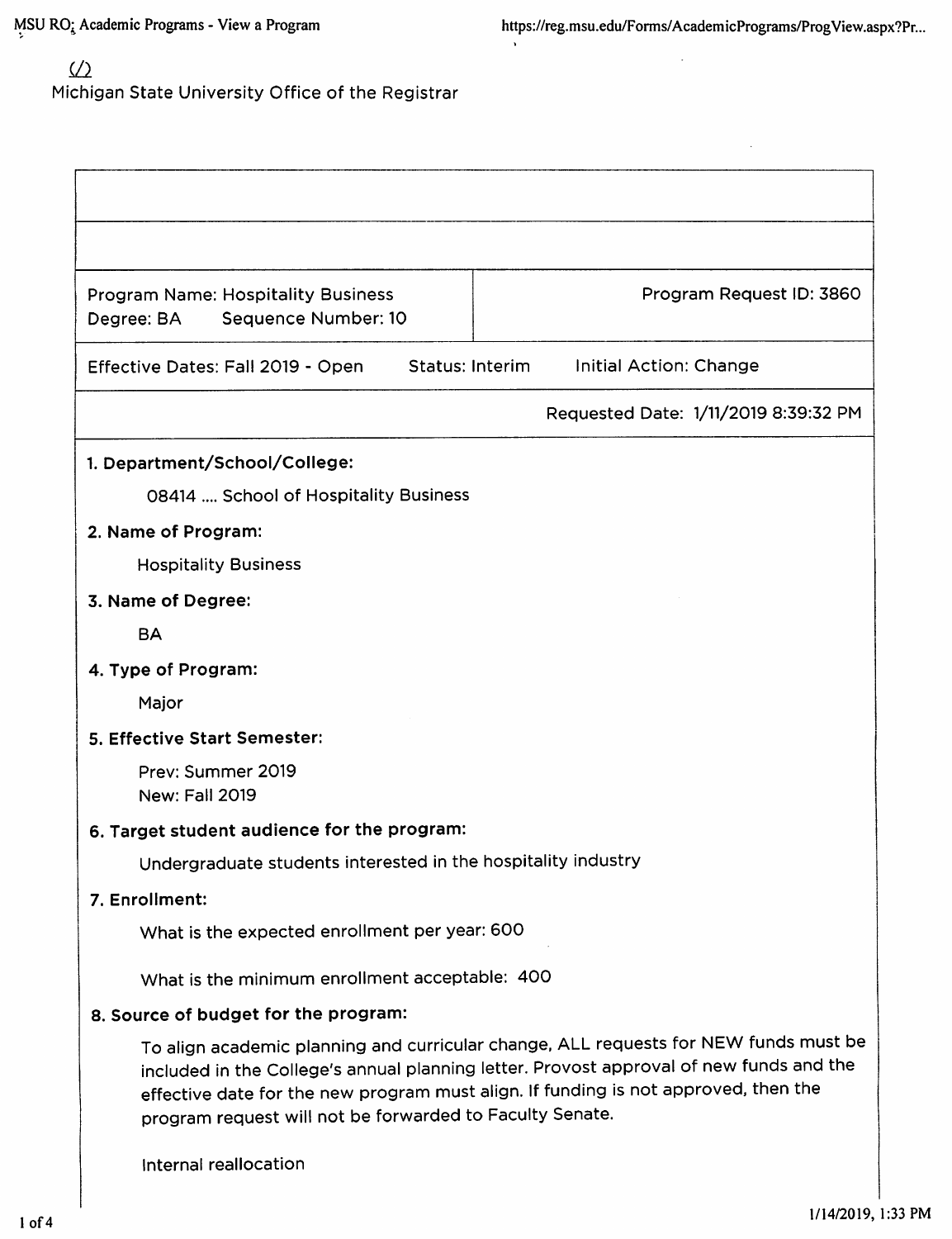If new funds, was this request included in the College's annual planning letter? Indicate yes or no. If no, then this is a department or college fund reallocation (If the program is implemented, no additional resources are required.).

## 9. Projected Costs as compared to other programs in unit:

Same

## 10. Staff requirement:

How many additional staff will be required: 0

Who will provide the primary instruction. Describe any external linkages (industry, government, etc.):

## 11. Will additional equipment be required:

Approximate cost: 0

Source of funding:

## 12. Will additional library materials be required:

Approximate cost: 0

Source of funding:

## 13. Will additional space be required:

Type:

Approximate amount:

# 14. If the program requirements contain a named concentration, do you wish for the concentration to be noted on the student's transcript?:

**No** 

#### 15. Detailed Description:

## **Admission**

Enrollment in The School of Hospitality Business is limited, and admission to the school is competitive. Students must apply for school admission by April 1 for a fall semester admission or by November 1 for a spring semester admission. Admission is based primarily on the cumulative grade-point average and grades in the core courses listed below. Academic and non-academic factors and experiences will also be considered. Minimum criteria for admission to the school are:

1. Completion of 28 credits.

2. Completion of the following core courses:

a.Computer Science and Engineering 404102

b.Statistics 200 or 201

c. Writing, Rhetoric and American Cultures 101 or other university Tier I course that fulfills the university writing requirement

Students seeking admission to The School of Hospitality Business should contact The School's undergraduate academic advising staff.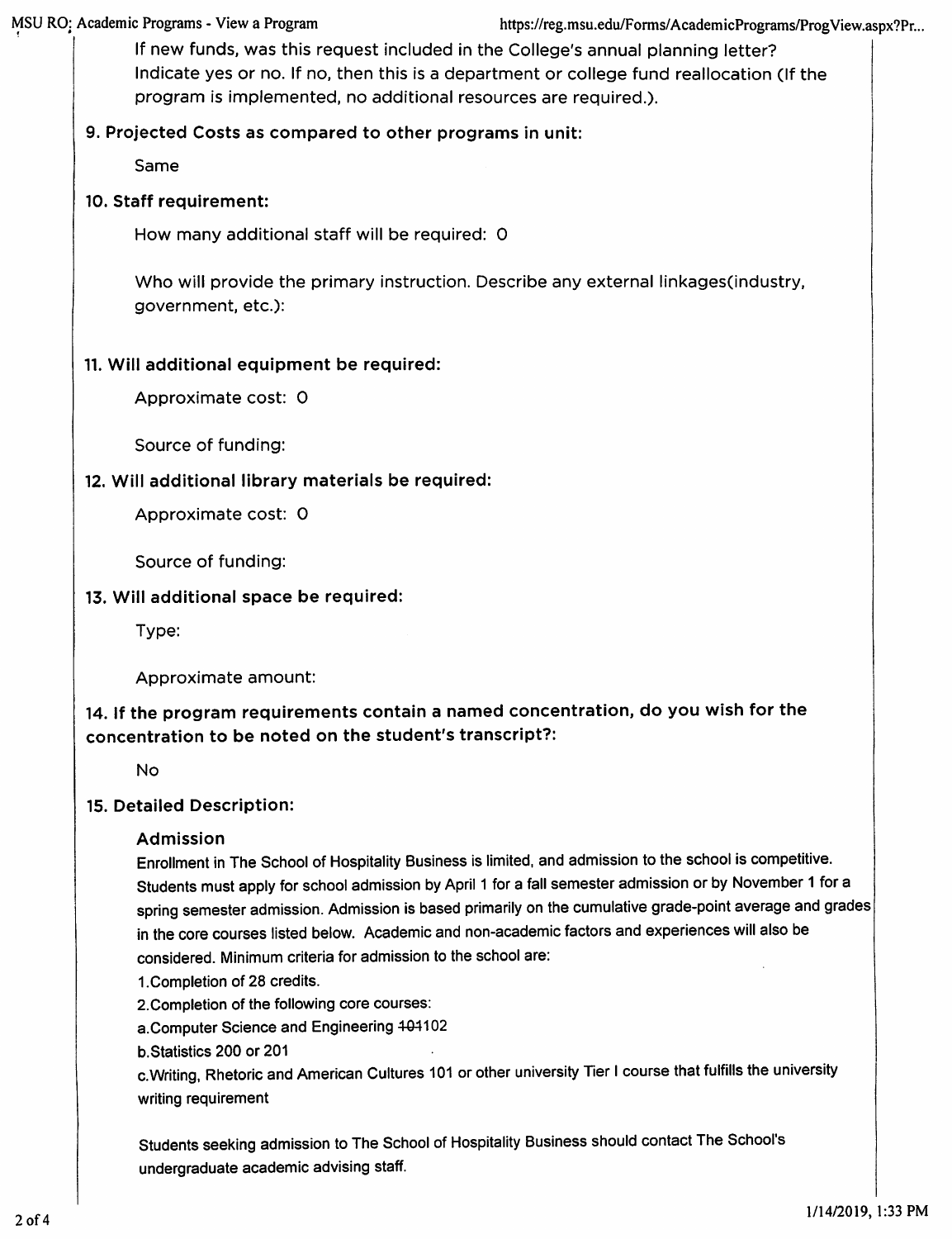- 2. The following requirements for the major:
- a. Core Program (21 or 22 credits):

(1) All of the following courses (15 credits): ACC 201 Principles of Financial Accounting 3 CSE 404102 Computing Concepts and Competencies 3 EC 201 Introduction to Microeconomics 3 EC 202 Introduction to Macroeconomics 3 MTH 103 College Algebra 3

(2) One of the following courses (3 or 4 credits): STT 200 Statistical Methods 3 STT 201 Statistical Methods 4

(3) One of the following courses (3 credits): COM 100 Human Communication 3 COM 225 An Introduction to Interpersonal Communication 3

Higher levels and associate courses of Mathematics 103 and Statistics and Probability 200 or 201 are acceptable for core program requirements. Students who place into Statistics 201 with a designated score on the Michigan State University mathematics services placement exam and successfully complete Statistics 201 will not be required to complete Mathematics 103.

Students who pass a waiver examination will not be required to complete Computer Science and Engineering 101.

Students who place into Statistics 200 or 201 on the mathematics placement test and who complete Statistics 200 or 201 will not be required to complete Mathematics 103.

# 16. Are there admissions requirements for this program?:

Grade or grade-point average requirements and if so in which course(s), portfolio requirement, audition, essay, etc. If there are not admission requirements other than those required by the University policy indicate "none".

Admission is based primarily on the cumulative grade-point average and grades in the core courses listed. Academic and non-academic factors and experiences will also be considered.

## $17.$  Type(s) of change(s):

Replace CSE 101 with CSE 102. Update mathematics placement language.

## 18. Students who will be affected by the proposed changes:

**Hospitality Business** 

19. Will the proposed change(s) have a negative impact on students? If so, which ones?:

Describe impact and explain what accommodations will be made:

## 20. Reason(s) for change(s):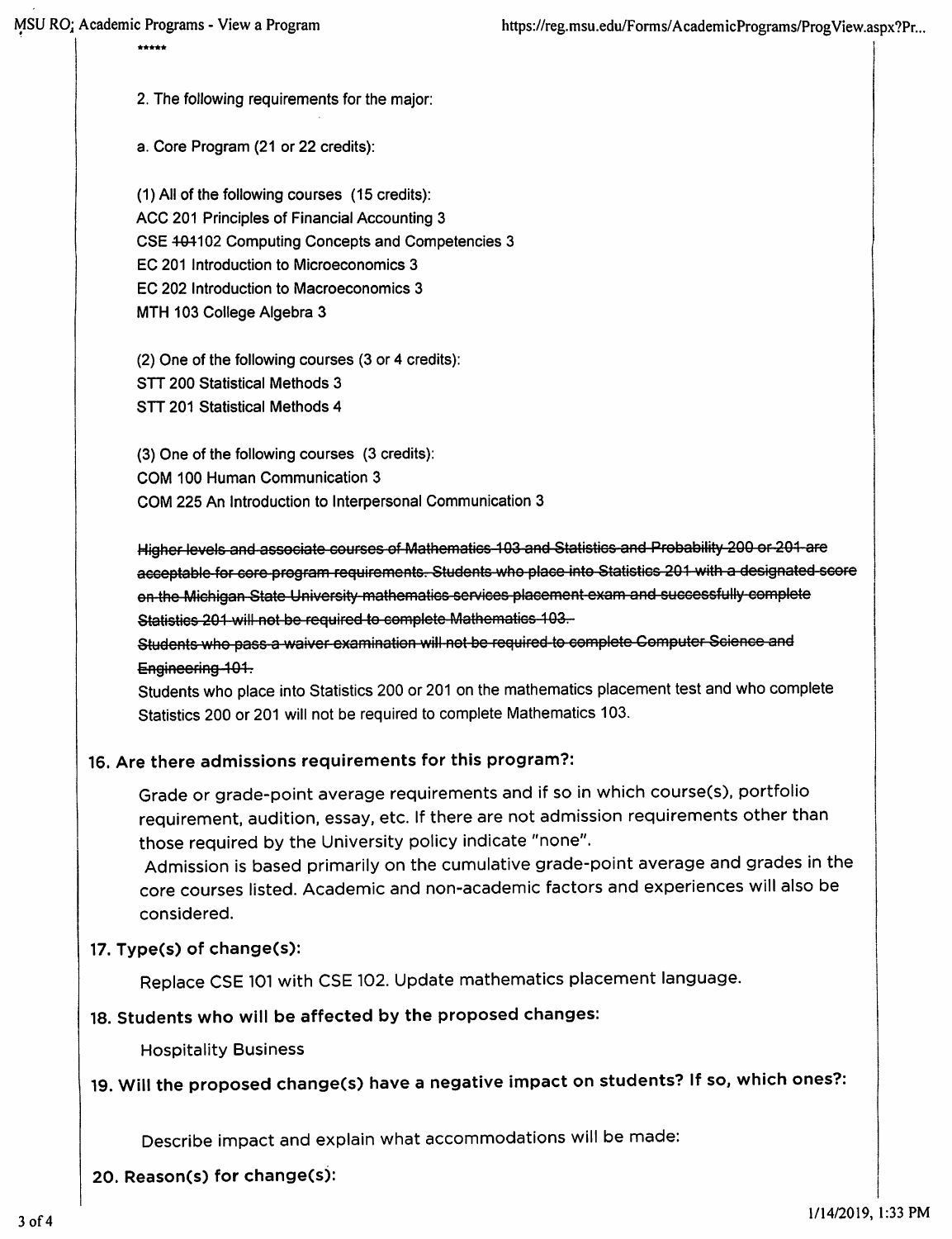CSE 101 ends US19. CSE 102 begins FS19. Update mathematics placement language.

## DEPARTMENT LEVEL APPROVAL STATUS

**Approved: School of Hospitality Business** 1/12/2019 2:05:57 PM by Jeff Yingling for Carl P. Borchgrevink, Director

## **SIGNOFFS STATUS**

Signed Off: Department of Computer Science and Engineering 1/12/2019 2:34:23 PM by Abdol Esfahanian for Matt W. Mutka, Acting Chairperson

## **COLLEGE LEVEL APPROVAL STATUS**

Approved: Eli Broad College of Business and The Eli Broad Graduate School of Management 1/14/2019 9:03:02 AM by Brittany Frost-Doherty for Kathy Petroni, Associate Dean

Call us: (517) 355-3300 Contact Information (/contact.aspx) | Site Map (/sitemap.aspx) | Privacy Statement (/privacy.aspx) | Site Accessibility (/siteaccessibility.aspx#)

Call MSU: (517) 355-1855 | Visit: msu.edu (http://msu.edu) MSU is an affirmative-action, equal-opportunity employer. | Notice of Nondiscrimination (http://ole.msu.edu) SPARTANS WILL. | © Michigan State University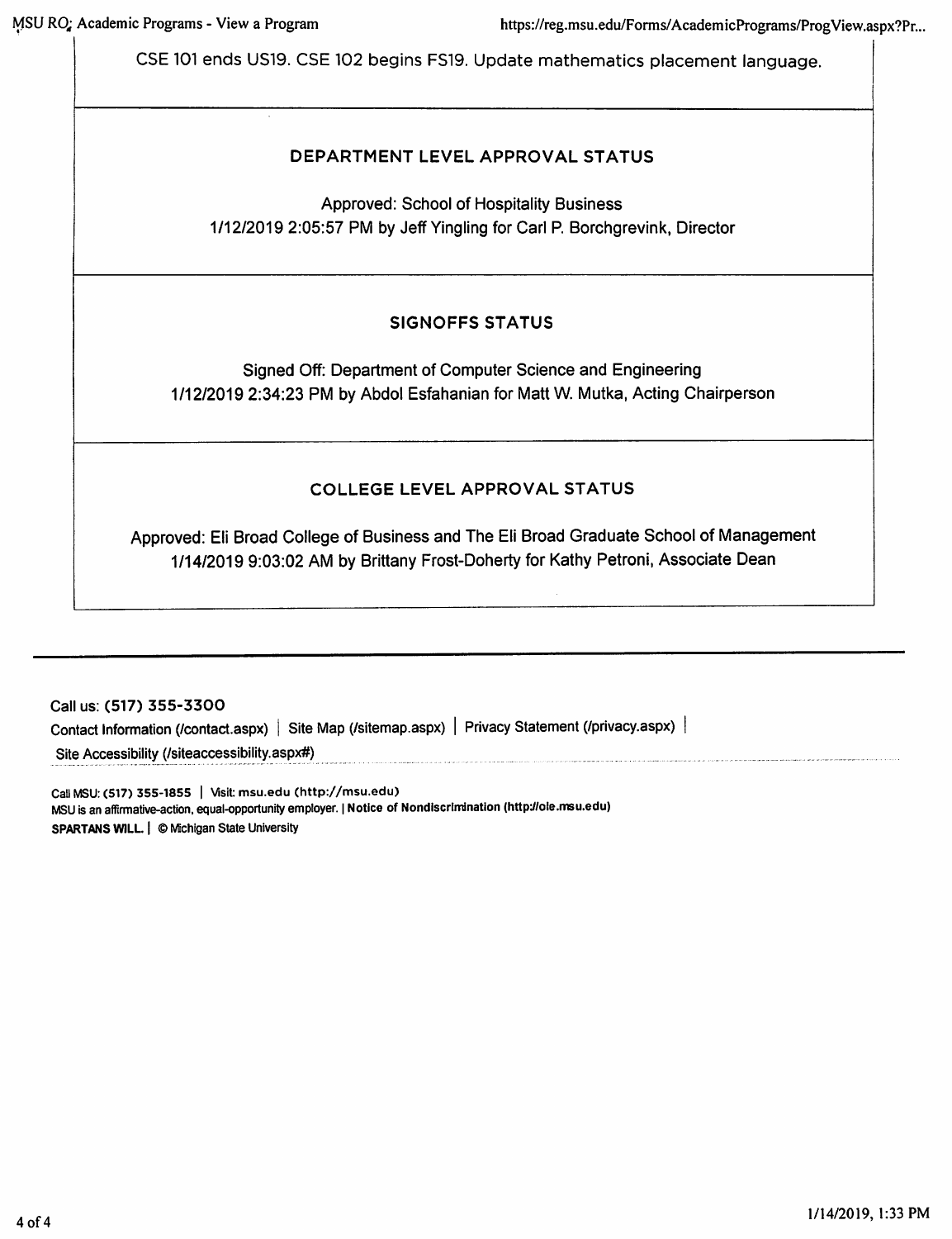DRAFT

#### UNDERGRADUATE PROGRAM

The undergraduate major in hospitality business blends hospitality business operations and fundamental areas such as accounting, finance, and marketing applied to hospitality business. Substantial work experience in the hospitality industry is required for hospitality business majors. Each student must complete 800 hours of work experience (400 hours in a Level I Internship and 400 hours in a Level II Internship). The internships must have the prior approval of the Student and Industry Resource Center Director. The Level I Internship must be completed prior to enrollment in Hospitality Business 307 and both internships Level I and Level II) must be completed prior to enrollment in Hospitality Business 489.

Students who are enrolled in the bachelor's degree program in The School of Hospitality Business may elect the Minor in Hospitality Business Real Estate Investment Management. For additional information, please refer to the Minor in Hospitality Business Real Estate Investment Management statement below or visit www.hospitalitybusiness.broad.msu.edu.

Students who are enrolled in the bachelor's degree program in The School of Hospitality Business may elect the Minor in Food Processing and Technology. For additional information, refer to the Minor in Food Processing and Technology statement in the Department of Food Science and Human Nutrition statement in the College of Agriculture and Natural Resources section of this catalog.

#### Admission

Enrollment in The School of Hospitality Business is limited, and admission to the school is competitive. Students must apply for school admission by April 1 for a fall semester admission or by November 1 for a spring semester admission. Admission is based primarily on the cumulative grade-point average and grades in the core courses listed below. Academic and non-academic factors and experiences will also be considered.

Minimum criteria for admission to the school are:

- Completion of 28 credits.  $1.$
- $\overline{2}$ Completion of the following core courses:
	- Computer Science and Engineering 101 102 a.
		- Statistics 200 or 201  $b$
		- Writing, Rhetoric and American Cultures 101 or other C. university Tier I course that fulfills the university writing requirement

Students seeking admission to The School of Hospitality Business should contact The School's undergraduate academic advising staff.

#### Requirements for the Bachelor of Arts Degree in Hospitality Business